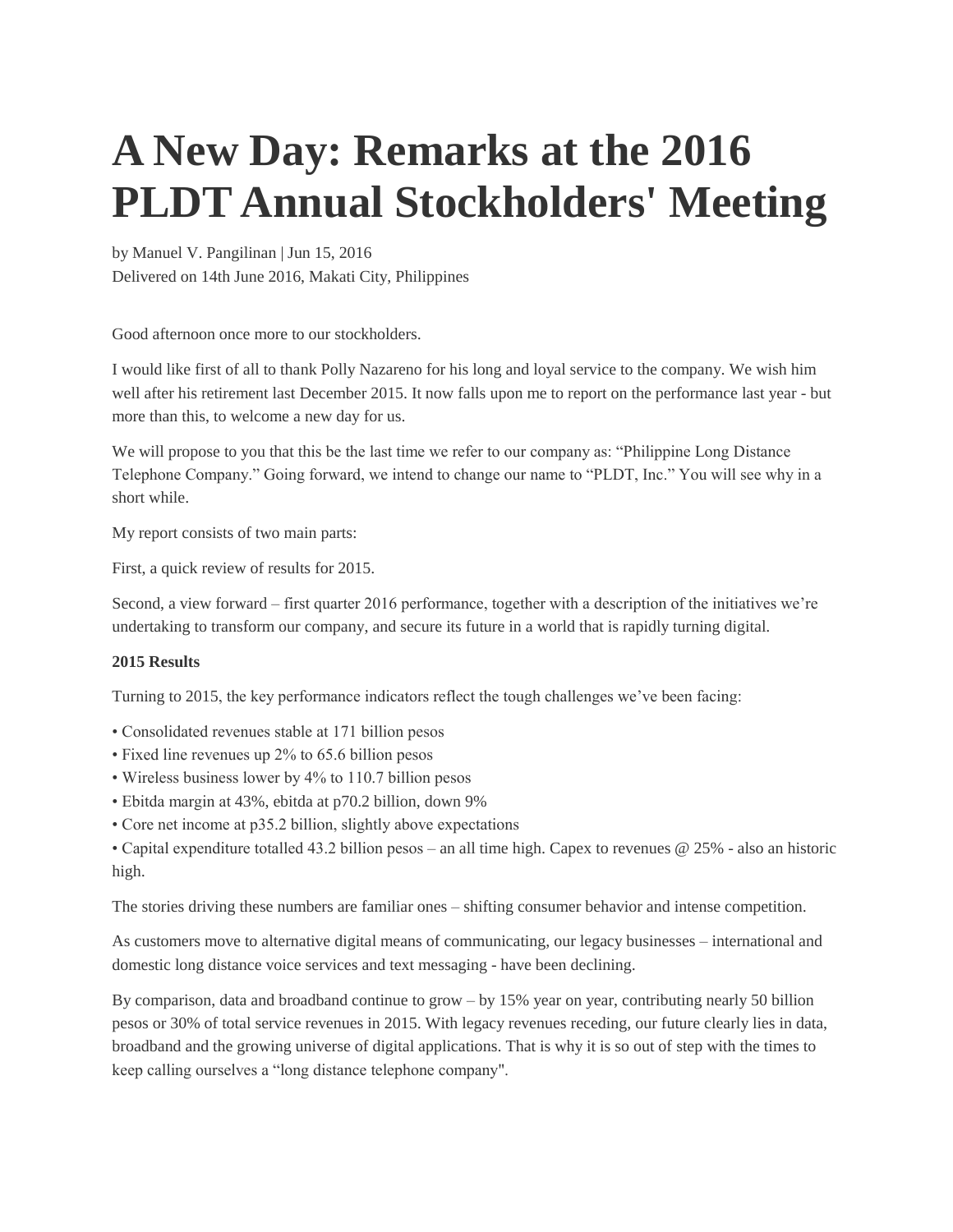Of course, we also face intense competition in our mobile phone business. The prepaid segment is particularly challenging. Despite a significant growth in mobile data revenues, we've lost subscribers to competition, causing overall wireless revenues to drop by 4%.

This year, we have drawn the line firmly in the sand. An incremental approach which attempts to stretch our legacy businesses just doesn't work. No matter what we do, no matter how hard we try, no matter how much we spend, long distance telephone is a business that will not sustain us going forward. So the option is crystal clear – either we pivot, or we perish. That is why, looking ahead, we propose to simply call ourselves PLDT.

## **2016: Facing the Digital Future**

The journey to that digital future will be long, and the climb steep. There will be false starts, there will be speed bumps, there will be mistakes made. Though we began that trip in earnest the year, it will take us until 2018 – about three years - to execute. To achieve our goals, CapEx levels will remain elevated at 43 billion pesos in 2016, and beyond. That is before our recent acquisition of the telecoms business of San Miguel Corporation which is likely to add about 100 million dollars more CapEx this year. This CapEx spend reflects a massive effort to transform our networks into the country's most extensive and data capable infrastructure.

Our intense focus on this digital pivot is forcing us to adjust our financial trajectory for the next three years. For 2016, we initially reset our core income guidance to 28 billion pesos. We have since revised that upwards, to 30 billion pesos, in light of the partial sale of our MERALCO shares - realizing an after tax gain of 7.3 billion pesos. Going forward, this 30 billion pesos income reflects a new base from which we expect to rise.

We've retained our corporate policy of declaring regular dividends representing 75% of core earnings. However, to conserve cash and keep debts at prudent levels, your board has decided to suspend special dividends for 2015. This fiscal discipline has kept PLDT's debt profile healthy, with maturities well spread out. Our credit rating remains investment grade – in fact, one notch higher than that of the Philippines.

#### **First Quarter 2016**

Turning to our performance for the first quarter of 2016, our key performance metrics are as follows:

- Consolidated revenues up 1% at 42.8 billion pesos
- Core net income at 7.2 billion pesos, in line with full year guidance
- Broadband revenues up 22% at 13.7 billion pesos
- Mobile internet revenues up 38%
- Ebitda lower by 14% to 16.6 billion pesos
- Capex at 14.6 billion pesos a 4x increase over the same period last year

As you can see, there are modest signs of improvement— first and most importantly, we have arrested our loss of subscribers; second, broadband and mobile internet revenues are up significantly; third, we're expanding smartphone ownership to drive internet usage. We've had to do this by way of subsidies. Consequently, EBITDA was lower year on year.

Finally, the addition of San Miguel's spectrums would enable us to provide internet everywhere, internet for all. This will mean a faster roll out of nationwide coverage, with more reliable and affordable internet services. We've already fired up several cell sites using the new 700 MHz frequency. By the close of 2016, we will have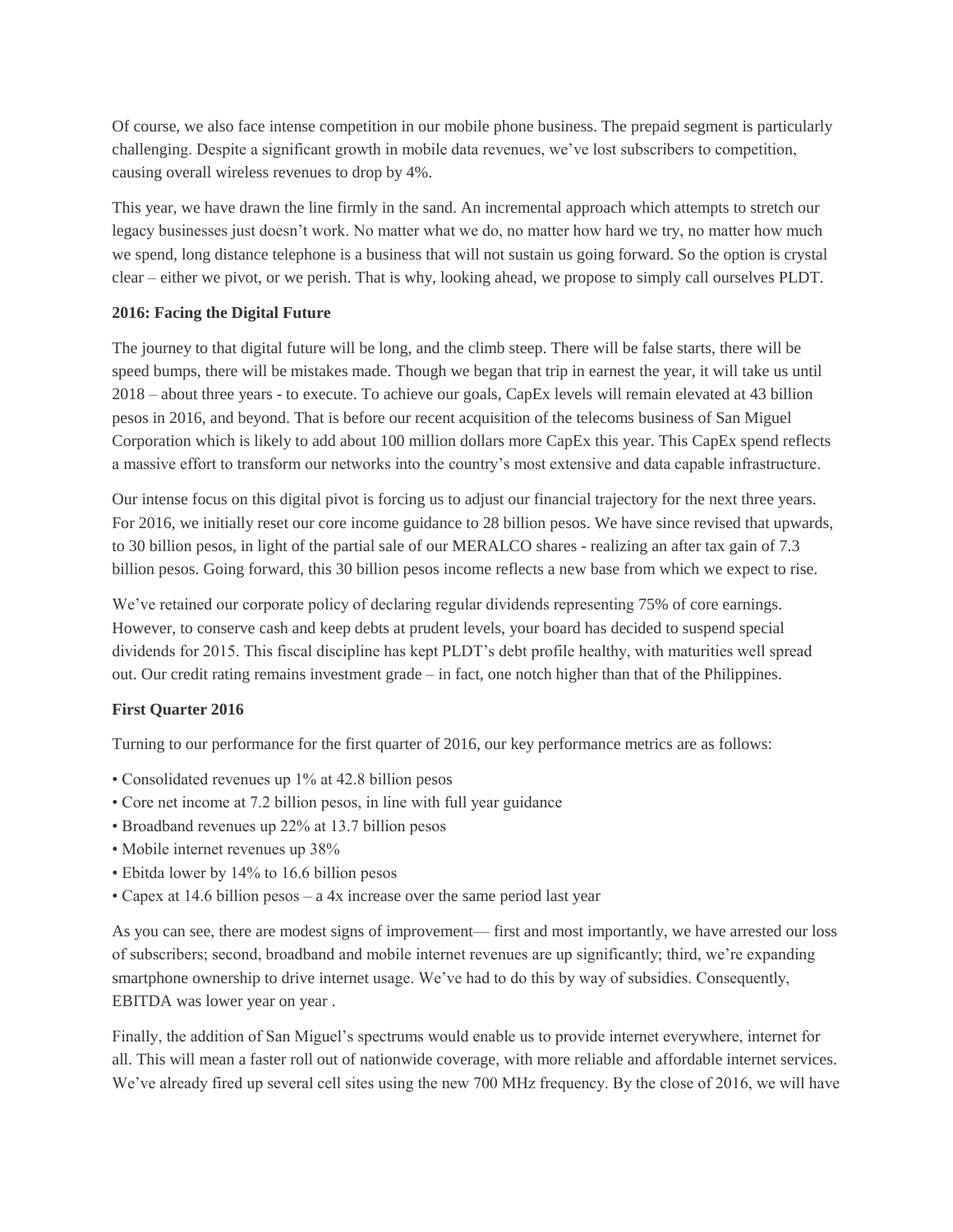more than 300 cell sites on the 700 MHz band in Metro Manila, Cebu and Davao - with expanding coverage throughout the country over the next three years.

If you want to have an idea of what's coming, take a look at this photo showing Smart's speed test of its 700MHz cell site in Tanay, Rizal. By using LTE carrier aggregation on the 700 and 1800 MHz frequency bands, Smart achieved a top download speed of 222 Mbps.

### **Our new Digital Platforms**

Before I close, let me share with you some of the new and exciting digital platforms that will deliver the kind of amazing customer experiences that are symbolic of our new day.

I'm pleased to announce that today, Smart is launching the SmartLife app – a single destination for living a smarter life - including entertainment, payments and mobile commerce. SmartLife will also feature "Smart Perks" – an innovative offering that perfectly symbolizes the future of our digital pivot.

"Smart Perks" is powered by an innovative platform called Marketbuilder. Developed by our subsidiary, Talas Data Intelligence, and offered by our Enterprise group as well. Marketbuilder enables companies to deliver digital coupons to customers in a targeted way.

Our B2B customers get our help to grow by acquiring new customers. While consumers get targeted, money saving promo offers like free Chicken Joy and Yumburger meals from Jollibee; free movie passes from SM; discount coupons for everything from Krispy Kreme doughnuts, to sports shoes from Zalora and digital watches from Lazada. SmartLife, featuring Smart Perks, is downloadable today from Google Play and will be coming soon to the Apple App Store.

I must highlight today the great strides our digital innovations group – Voyager – has made for the unconnected, the unbanked and the uncarded.

On the payments side, PayMaya is the leader in the fast-growing mobile payments business with a throughput of almost 50 billion pesos in the first quarter. Full year transaction volume of the PayMaya platforms will approximate 200 billion pesos – not bad for a new platform.

This throughput of 200 billion pesos this year will come from three sources: (i) PayMaya – the #1 mobile wallet app for millenials; (ii) PayMaya Business – the #1 mobile payments acquiring; and (iii) Smart Padala – the #1 domestic remittance service.

Smart Padala now handles about one-third of domestic remittances and will soon expand its business to foreign remittances.

Likewise, our Rove platform is now the biggest payments channel for government to person or G2P disbursements – specifically for government's conditional cash transfers, and for donations received from the international aid agencies to the poor.

Lastly, let me feature FINTQ, a new business unit developing solutions for the fintech sector. FINTQ is responsible for an innovative new platform for consumer loans – including salary loans and micro-finance lending. This new platform – called Lendr - has onboarded 25 partner banks and 4 international banks, plus the association of rural banks and thrift banks - with more waiting in the wings, here and abroad. Launched only last year, Lendr has already handled over 9 billion pesos loan releases in this first quarter.